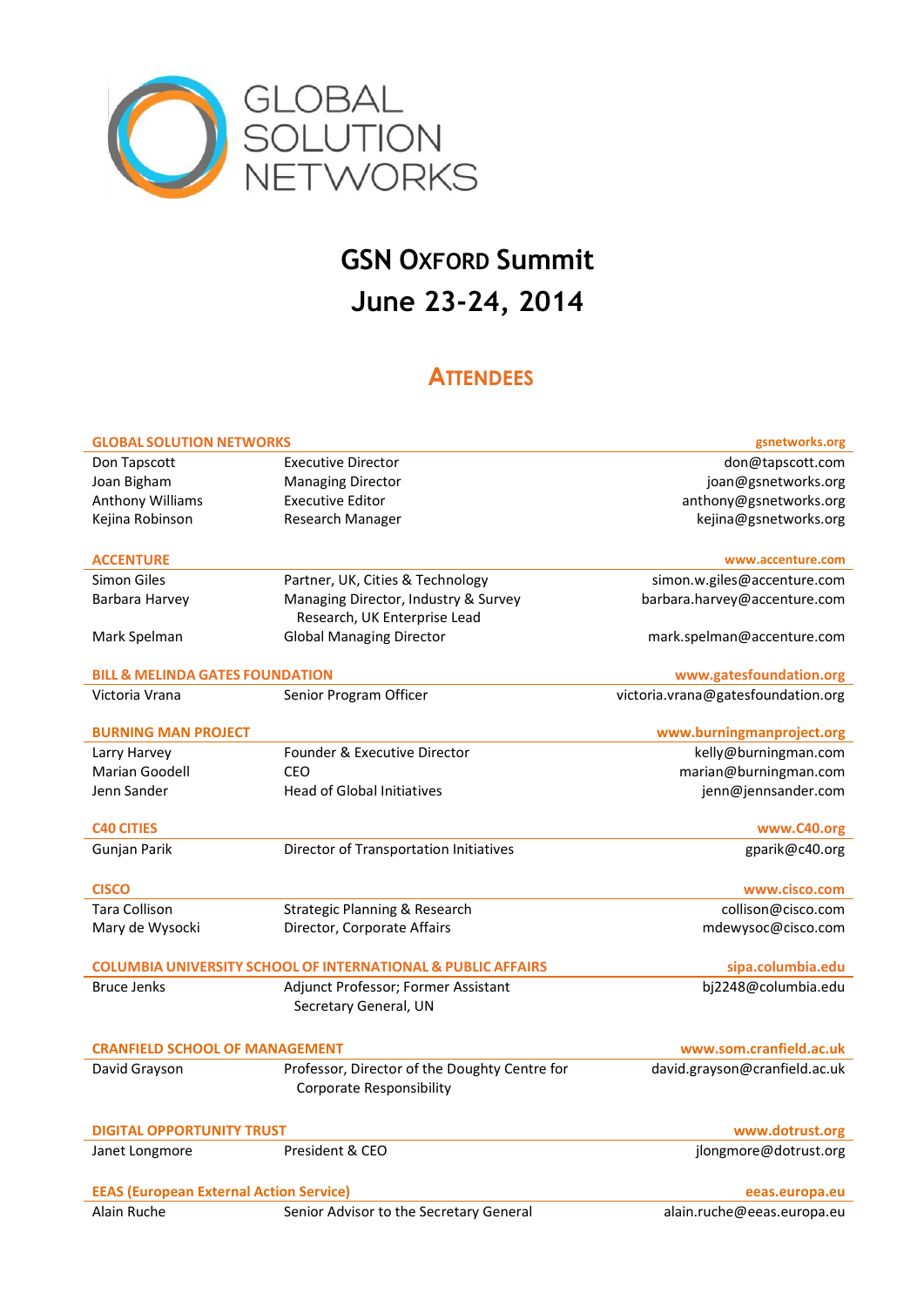| <b>ETHOS</b>                                                          |                                               | www.ethosvo.org                      |  |  |
|-----------------------------------------------------------------------|-----------------------------------------------|--------------------------------------|--|--|
| Robert Pye                                                            | Co-Founder                                    | robert.pye@ethosvo.org               |  |  |
| <b>FTI CONSULTING</b>                                                 |                                               | futureconsiderations.com             |  |  |
| Malcolm Gooderham                                                     | Head of Thought Leadership                    | malcolm.gooderham@fticonsulting.com  |  |  |
| <b>FUTURE CONSIDERATIONS</b>                                          |                                               | futureconsiderations.com             |  |  |
| George Por                                                            | Fellow                                        | george.por@gmail.com                 |  |  |
|                                                                       |                                               |                                      |  |  |
| <b>GLOBAL GOVERNANCE INSTITUTE</b>                                    |                                               | www.globalgovernance.eu              |  |  |
| Laura Bullon-Cassis                                                   | Analyst                                       | laurabullon@gmail.com                |  |  |
| <b>GOOGLE</b>                                                         |                                               | www.google.com                       |  |  |
| Theo Bertram                                                          | <b>UK Policy Manager</b>                      | tbertram@google.com                  |  |  |
| <b>GOOISOFT</b>                                                       |                                               | gooisoft.com                         |  |  |
| Phil Shepherd                                                         | Director                                      | philshepherd@gooisoft.com            |  |  |
|                                                                       |                                               |                                      |  |  |
| <b>HP</b>                                                             |                                               | www.hp.com                           |  |  |
| Paul Ellingstad                                                       | Partnership & Program Development<br>Director | paul.ellingstad@hp.com               |  |  |
| <b>LEADERS LAB</b>                                                    |                                               | leaderslab.co.uk                     |  |  |
| <b>Gil Hilleard</b>                                                   | Senior Consultant                             | gh@leaderslab.co.uk                  |  |  |
| <b>LIBERTY GLOBAL</b>                                                 |                                               | www.libertyglobal.com                |  |  |
| <b>Bob Greene</b>                                                     | Managing Director, Online Entertainment       | bgreene@libertyglobal.com            |  |  |
|                                                                       |                                               |                                      |  |  |
| <b>LUUM</b>                                                           |                                               | www.luum.com                         |  |  |
| Ken Irving                                                            | Co-Founder & Chairman                         | kenneth.c.irving@73dockstreet.com    |  |  |
| <b>MASTERCARD CENTER FOR INCLUSIVE GROWTH</b>                         |                                               | mastercardcenter.org                 |  |  |
| Mitul Desai                                                           |                                               | mitul_desai@mastercard.com           |  |  |
| <b>MERIDIAN INSTITUTE</b>                                             |                                               | www.merid.org                        |  |  |
| Kristy Buckley                                                        | Senior Mediator & Program Manager             | kbuckley@merid.org                   |  |  |
| <b>OECD</b>                                                           |                                               | www.oecd.org                         |  |  |
| <b>Carlos Bernal Stuart</b>                                           |                                               | cbernal@delegamexocde                |  |  |
| <b>OVERSEAS DEVELOPMENT INSTITUTE</b>                                 |                                               | www.odi.org.uk                       |  |  |
| Alastair Marke                                                        | Research Officer, Private Sector & Markets    | alastair.t.marke@gmail.com           |  |  |
| OXFORD UNIVERSITY, BLAVATNIK SCHOOL OF GOVERNMENT<br>www.bsg.ox.ac.uk |                                               |                                      |  |  |
| Ngaire Woods                                                          | Dean                                          | ngaire.woods@univ.ox.ac.uk           |  |  |
| Tom Hale                                                              | Post-Doctoral Research Fellow                 | thomas.hale@bsg.ox.ac.uk             |  |  |
| Yu Cheng                                                              | <b>MPP Candidate</b>                          | gradchengyu@gmail.com                |  |  |
| Aaron Maniam                                                          | <b>MPP Candidate</b>                          | aaron.maniam@bsg.ox.ac.uk            |  |  |
| Luisa Cadena Perdomo                                                  | <b>MPP Candidate</b>                          | luisa.cadenaperdomo@wolfson.ox.ac.uk |  |  |
| Leonardo Quattrucci                                                   | <b>MPP Candidate</b>                          | leonardo.quattrucci@bsg.ox.ac.uk     |  |  |
| Tatianna Silva                                                        | <b>MPP Candidate</b>                          | tatianna.silva@bsg.ox.ac.uk          |  |  |
| <b>PURPOSE</b>                                                        |                                               | www.purpose.com                      |  |  |
| <b>Tim Dixon</b>                                                      | <b>Chief Political Strategist</b>             | tim@purpose.com                      |  |  |
| <b>PwC</b>                                                            |                                               | www.pwc.com                          |  |  |
| Nadia Schweimler                                                      | Associate, Sustainability & Climate Change    | nadia.schweimler@uk.pwc.com          |  |  |